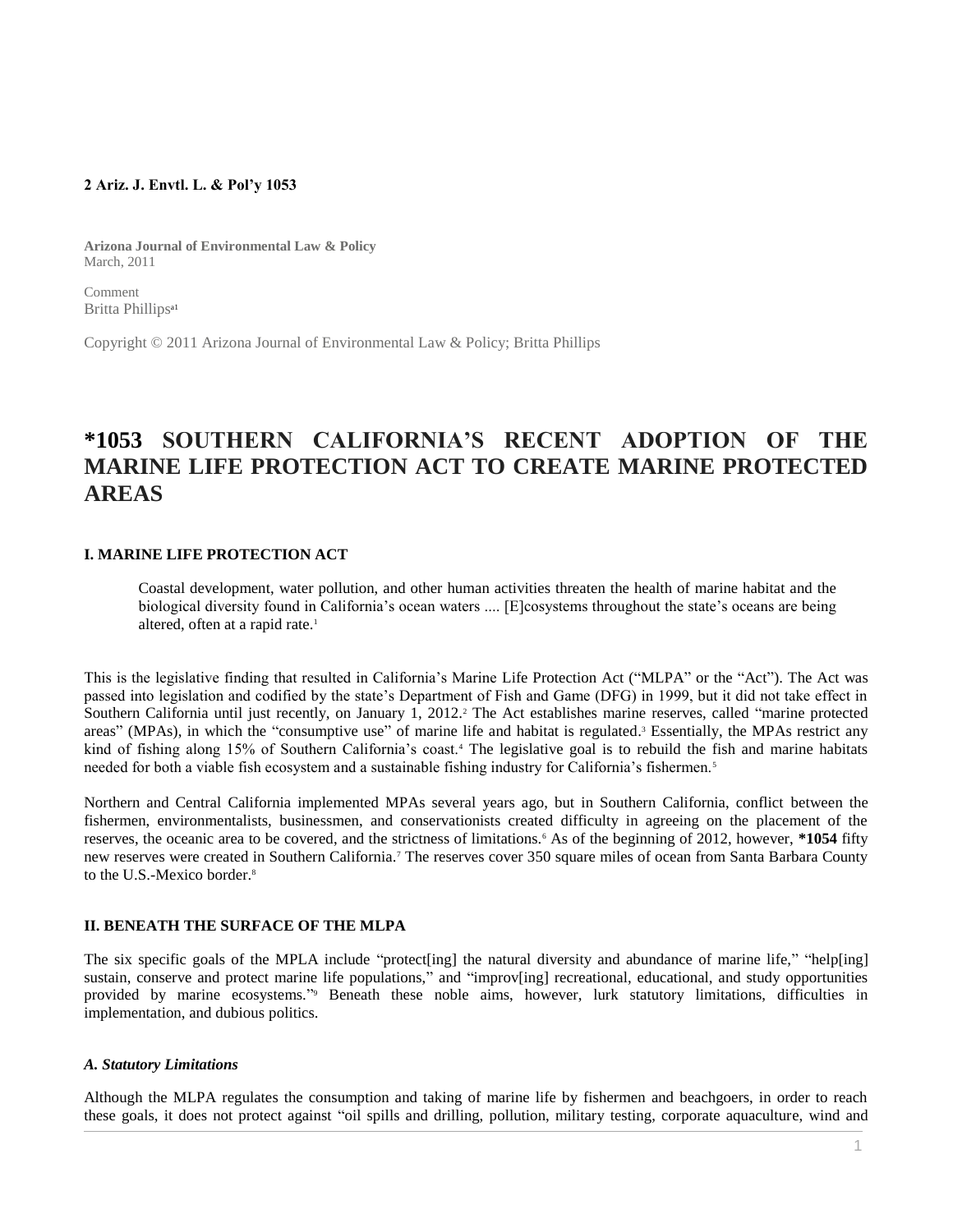wave energy projects and all human impacts on the ocean other than fishing and gathering."<sup>10</sup> The lack of oil spills and drilling regulation can perhaps be attributed to the fact that a committee of the MLPA is chaired by Catherine Reheis-Boyd, a "big oil industry lobbyist" and the president of the Western States Petroleum Association.<sup>11</sup>

#### *B. Difficulties in Implementation*

The highest hurdles in implementing the MLPA are enforcing the reserves' restrictions and apprehending MPA violators. The sole enforcer of the Act, the DFG, currently has a departmental budget of \$66 million for the enforcement of every hunting and fishing regulation within the state.<sup>12</sup> Yet, because the MPA program costs an estimated \$40 million per year to operate, the DFG is struggling to maintain financial control of it.<sup>13</sup> California also has fewer DFG wardens per capita than any other state, with a total of 75 positions in marine enforcement, of which only 60 are currently filled.<sup>14</sup> To further illustrate the disparity between coastal area and DFG personnel, there are only ten small vessels and **\*1055** one large DFG vessel that patrol the ocean area from the central coast up to the Oregon state border.<sup>15</sup>

This lack of consistency in violators' fines creates additional problems with enforcing the Act.<sup>16</sup> While fines may be as high as \$1,000 per crab pot, the fine amount is entirely within the discretion of the county judges.<sup>17</sup> DFG Captain Don Kelly has seen fines range from an ineffective ten dollars up to a staggering \$4,000.<sup>18</sup> Crab poachers in Northern California are understandably "emboldened by this lack of law enforcement presence"; the violators would much rather take the risk of an arbitrary fine than lose the three dollars' profit per pound of crab.<sup>19</sup>

## *C. Murky Politics*

Because enforcing the MPLA accounts for two-thirds of the DFG's annual budget, five local nonprofit organizations donated approximately \$20 million to create Southern California's MPAs.<sup>20</sup> As a result, there are allegations of corruption and conflicts of interest within the MLPA governance.<sup>21</sup> Privatization of natural resources has essentially occurred because of the donations from these nonprofits, all of which have questionable interests in the MLPA, and some of which have been described as "money laundering operations." <sup>22</sup> MLPA officials claim that the private funding of a public process is "good public policy," but they fail to expand on this view.<sup>23</sup> The monetary supporters of the Southern California MPAs are the Western States Petroleum Association, a collection of corporate environmental non-governmental organizations, Safeway Stores, and Wal-Mart.<sup>24</sup>

Furthermore, there is a lack of transparency and openness within the governance of the Act.<sup>25</sup> The MLPA Blue Ribbon Task Force (Task Force), in charge of implementing the law, is charged with having a "corrupt private process."<sup>26</sup> The Task Force, dominated by heads of the state's oil industry, real estate corporations and marina developers, allegedly holds unlawful private meetings before scheduled public meetings in order to "script" their **\*1056** required "public" meetings.<sup>27</sup> Such alleged private meetings violate the open-meeting requirement mandated by the Bagley-Keene Open Meeting Act.<sup>28</sup>

These alleged improprieties have led a group of fishermen to take legal action. The group is currently appealing a denial of its request for a Writ of Mandate voiding the MPAs in Southern California based on illegal implementation of California law.<sup>29</sup> The three petitioners before the San Diego Superior Court--Coastside Fishing Club, United Anglers of California, and Bob Fletcher--"strongly believe" that the MLPA was not "implemented in a fair and even-handed manner as the legislature directs."30

## **III. THE EFFECTS OF THE MLPA**

As the first state to regulate marine life, California is a leader in marine life protection.<sup>31</sup> And while the MLPA has an honorable environmental goal, the Act's lack of funding will create economic hardships for the state's fishing industry, as well as the DFG.<sup>32</sup>

## *A. Economic Effect*

Although the environmental benefits of the MLPA are proven, the monetary values of the program simply do not add up. To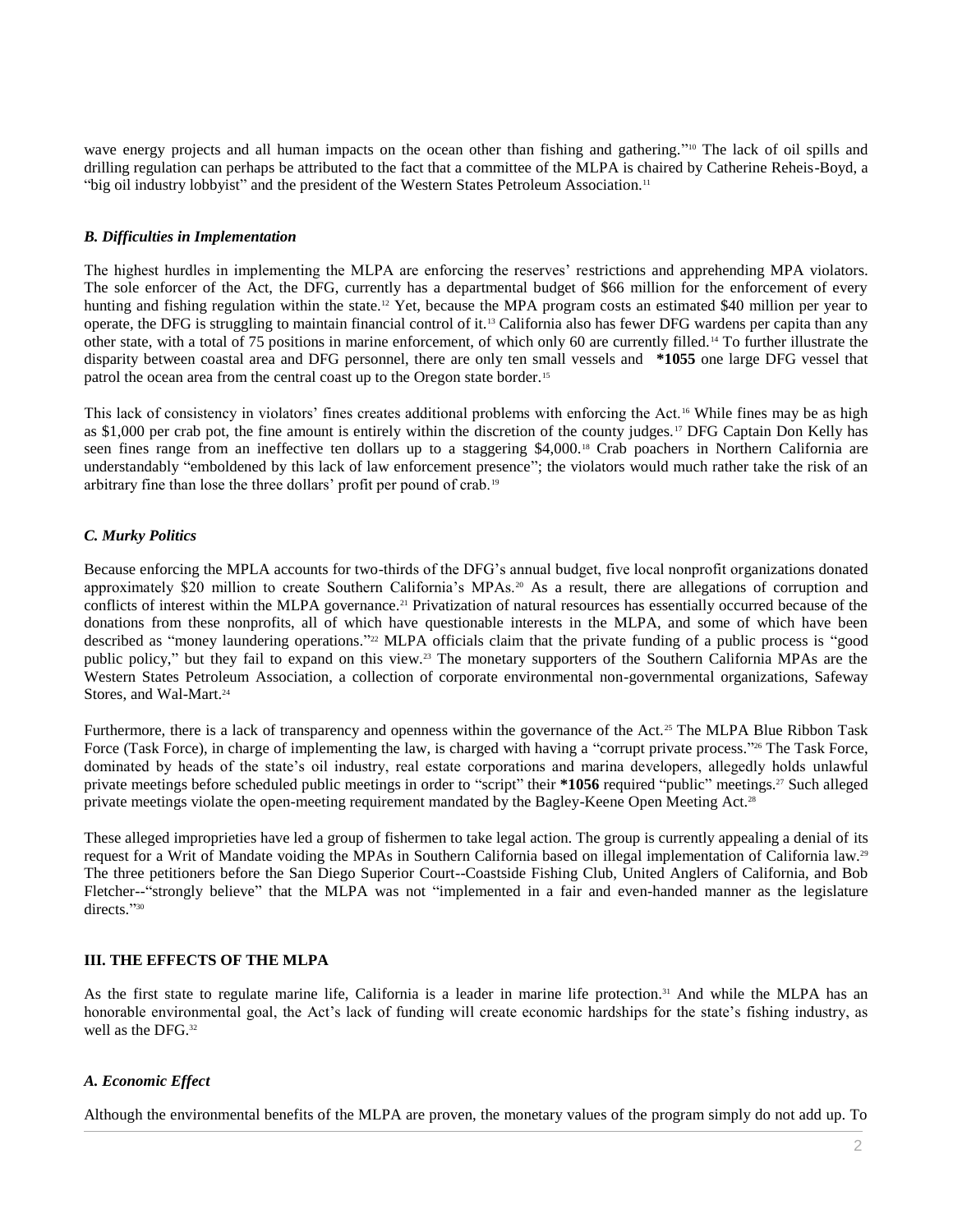illustrate this point, assume that the average violation will result in a \$1,000 fine (a highly inflated average). Using the estimated program cost of \$40 million a year and assuming the DFG will fill its marine department with the additional 15 enforcement officers, each of the 75 officers will need to apprehend 533 violators each year.<sup>33</sup> That amounts to 10 violations per week, per officer. Only one violation has been cited in Orange County as of the beginning of March 2012. <sup>34</sup> Furthermore, in 2011, the DFG actually had to pay fishermen back due to a "lack of producing important information" about the regulations.<sup>35</sup> Apart from the costs of the program itself, it is estimated that local commercial fishing businesses will lose millions of dollars in revenues.<sup>36</sup> Rodger Healy, an Orange County lobsterman estimates that he will lose between 60% and **\*1057** 65% of the area he normally fishes, which can account for 75% of his income in a given year.<sup>37</sup>

# *B. Environmental Effects*

While the economics of the Act seem unpromising, the expected environmental rehabilitation of fish ecosystems throughout Southern California is assuring. California is the first state to regulate marine life consumption and restrict fishing to this extent and scope, and marine conservationists are hopeful about other coastal states following suit.<sup>38</sup> Baja California restricted fishing to a similar degree, and the results were impressive: the amount of marine life quintupled in ten years.<sup>39</sup> The Channel Islands conducted a similar experiment in 2003, and larger and more abundant fishes are now found throughout the islands. <sup>40</sup> Greg Helms, local ocean conservationist, thinks the MPAs in Southern California are a "major step forward for marine conservation" that "transforms marine management ... for the extrinsic value of fish and for the people who want to experience those fish in their natural state and in their natural abundance."<sup>41</sup> The Marine Protection Officer in Laguna Beach, Calla Allison, estimates that it will take a few years to establish a baseline of data from the fish habitats in her area. Allison states that a reassessment of the habitats will occur every five years and predicts that the MPAs restrictions and size will be adjusted after ten years if needed.<sup>42</sup>

# *C. Laguna Beach -- An Example of Local Enforcement*

The MLPA created two MPAs in the Orange County coastal town of Laguna Beach.<sup>43</sup> There is a State Marine Reserve on the North end of the beach, which "prohibits all take and consumptive use," and a State Marine Conservation Area to the South, which "prohibits commercial take but may allow select recreational harvest" and allows "operation and maintenance of artificial structures and facilities, beach grooming, maintenance dredging, and habitat restoration." <sup>44</sup> These two MPAs cover the entire seven-mile stretch of the town and extend approximately three miles out into the sea.<sup>45</sup> The City of Laguna Beach (the "City" or "Laguna Beach") created a part-time Marine Protection Officer position, **\*1058** currently held by Allison, who works collaboratively with the DFG to control the MPAs.<sup>46</sup> Currently, Allison's most important goal is to educate the commercial and recreational fishermen of the Act's existence and its restrictions.<sup>47</sup> This education primarily takes the form of posted notifications throughout the coves of Laguna Beach.<sup>48</sup> Allison stated that the Orange County recreational fishers are still learning; because the MPA restrictions just recently went into effect on January 1, 2012, she is allowing somewhat of a "probation period" and handling violations on a case-by-case basis.<sup>49</sup> However, Allison warns, if an egregious and intentional violation were to occur, she would be forced to issue a citation.<sup>50</sup>

Because of the limitations of the DFG's enforcement ability, the City has gone a step further in regulating its offshore MPAs. The City has adopted the "Marine Protected Areas" code, written by Allison, which does the following: it adopts the establishment of MPAs; outlines the responsibility of the Marine Protection Officer; lists the unlawful acts of taking or disturbing "live or dead tertidal marine animal or plant life"; and creates a permit process for removal for scientific research reasons.<sup>51</sup> The Marine Protected Areas code provides the city with another tool to enforce the MLPA by allowing the Marine Protection Officer, as well as officers of the Laguna Beach Police Department and city lifeguards, to give an administrative citation of \$100 for minor MLPA offenses.<sup>52</sup>

So far, most of the Act's violations in Laguna Beach have been by recreational fishermen and unassuming beachgoers and tourists.<sup>53</sup> A spear fisherman's prized catch of a handful of fish or an innocent tourist's bucket of shells will not catch the attention of the DFG; in fact, Allison says that a citation for either of those violations would "get thrown out of court so quickly for wasting the judge's time."<sup>54</sup> These "small" violations, however, are the most common in Laguna Beach, and they need to be enforced to deter the recreational general public from violating the MLPA.<sup>55</sup>

## **CONCLUSION**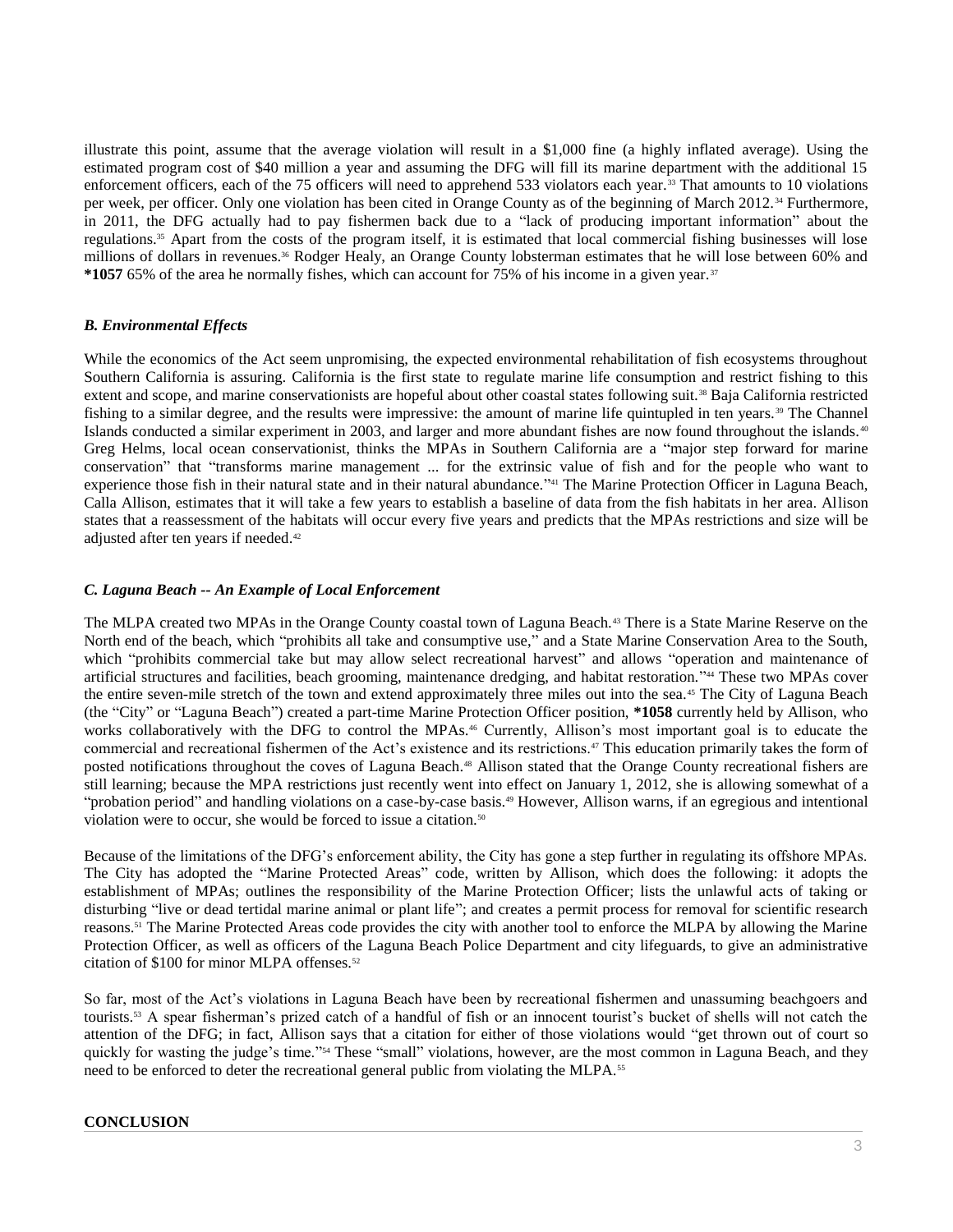While the leadership enforcing and financially supporting the MLPA is questionable, its environmental mission is not. With successful outcomes from similar marine reserves, the Act is definitely a "step in the right direction" of preserving Southern California's marine habitat. State resources to enforce the Act are limited, but if local communities, like Laguna Beach, step up by educating potential violators and regulating the MPAs on a municipal **\*1059** level, coastal ecosystems could flourish. This will require large expenditures and continued effort from Southern California cities; but for active environmentalists, local beachgoers, and Calla Allison, the precious beaches and private coves of Laguna Beach will always be worth it.

#### Footnotes

- a<sup>1</sup> Britta Phillips is a second-year law student at the University of Arizona James E. Rogers College of Law. She is a member of the Law Women's Association and the Business Law Society, and an active member of the Volunteer Lawyer's Program. Britta is a graduate of the University of Arizona Eller College of Management, where she earned a Bachelor of Science in Entrepreneurship and Business Management.
- <sup>1</sup> Marine Life Protection Act (MLPA), [CAL. FISH & GAME CODE §§ 2850](http://www.westlaw.com/Link/Document/FullText?findType=L&pubNum=1000209&cite=CAFGS2850&originatingDoc=I1ed640e48c6911e498db8b09b4f043e0&refType=LQ&originationContext=document&vr=3.0&rs=cblt1.0&transitionType=DocumentItem&contextData=(sc.Search))[-2863 \(West 2012\).](http://www.westlaw.com/Link/Document/FullText?findType=L&pubNum=1000209&cite=CAFGS2863&originatingDoc=I1ed640e48c6911e498db8b09b4f043e0&refType=LQ&originationContext=document&vr=3.0&rs=cblt1.0&transitionType=DocumentItem&contextData=(sc.Search))
- $\overline{2}$ *Id.*
- <sup>3</sup> *Marine Life Protection Act Implementation Update*, CAL. DEP'T OF FISH & GAME (Oct. 7, 2011), http:// www.dfg.ca.gov/mlpa/pdfs/processupdate100711.pdf.
- <sup>4</sup> Erik Olsen, *California's Coastline Controversy*, N.Y. TIMES (Jan. 12, 2012), http://green.blogs.nytimes.com/tag/marine-life-protection-act/.
- <sup>5</sup> FISH & GAME § 2853.
- <sup>6</sup> Olsen, *supra* note 4.
- 7 *Id.*
- 8 *Id.*
- <sup>9</sup> FISH & GAME § 2853.
- <sup>10</sup> Dan Bacher, *Halfway Marine Protection Measures Launched in California*, RED GREEN & BLUE, Jan. 1, 2012, http:// redgreenandblue.org/2012/01/01/halfway-marine-protection-measure-launched-in-california/.
- <sup>11</sup> *Id.*
- <sup>12</sup> DEPARTMENT OF FISH AND GAME, FISCAL YEAR 2011-12 BUDGET FACT BOOK (2011), *available at* http://www.nrm.dfg.ca.gov/FileHandler.ashx? DocumentID=26501.
- <sup>13</sup> *MLPA Info*, SAVE CA FISHING, http://www.savecafishing.org/mlpa-info/ (last visited Jan. 29, 2012).
- <sup>14</sup> Jason Dearen, *Protecting California Marine Sanctuaries a Tough Job*, SAN FRANCISCO CHRONICLE, Jan. 14, 2012, http://www.sfgate.com/cgi-bin/article.cgi?f=/n/a/2012/01/14/state/n132311S39.DTL.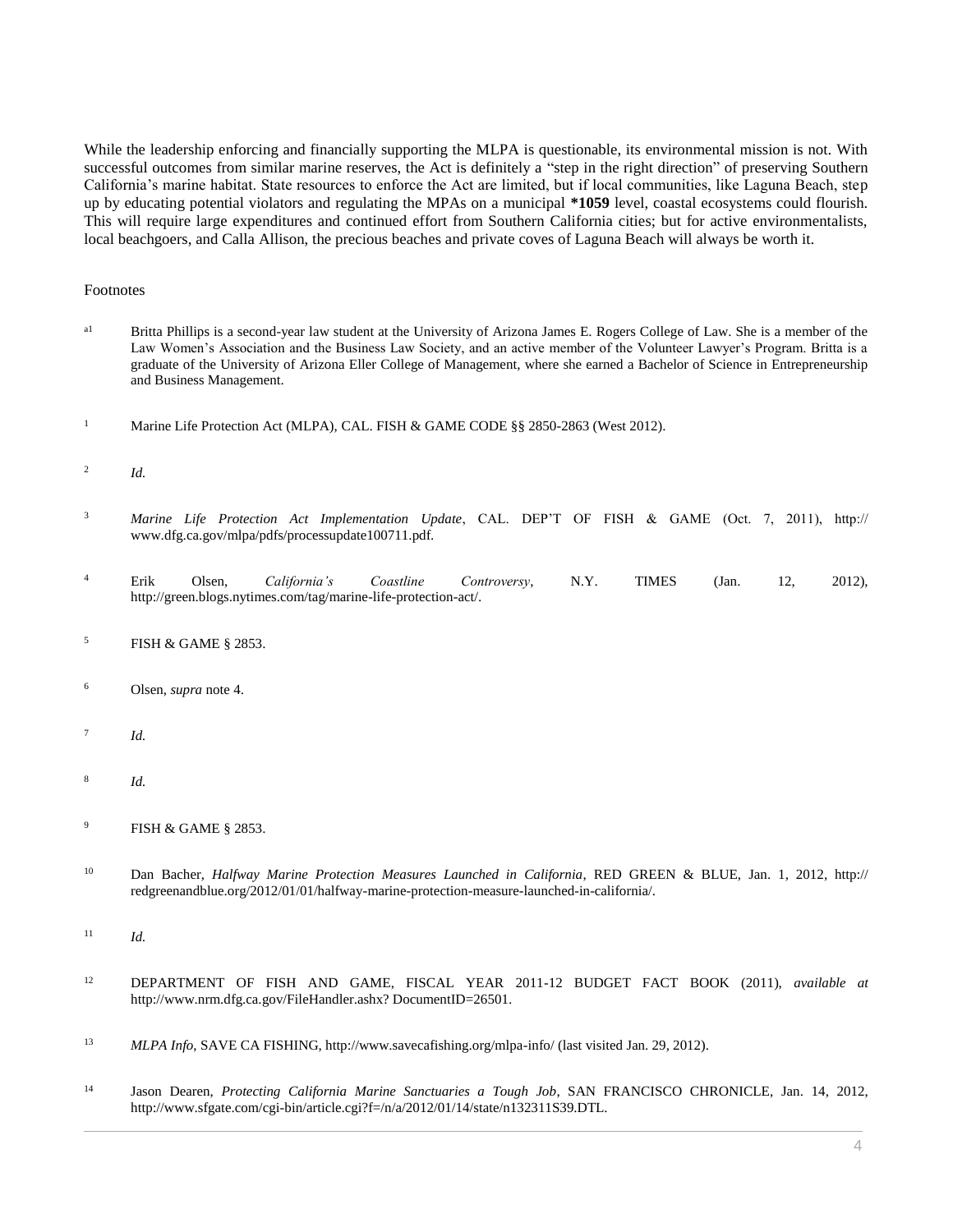| 15 | Id.                                                                                                                                                                                                               |
|----|-------------------------------------------------------------------------------------------------------------------------------------------------------------------------------------------------------------------|
| 16 | Id.                                                                                                                                                                                                               |
| 17 | Id.                                                                                                                                                                                                               |
| 18 | Id.                                                                                                                                                                                                               |
| 19 | Id.                                                                                                                                                                                                               |
| 20 | Dan Bacher, The Big Corporate Money Behind Fake Marine 'Protection', CAL. PROGRESS REP. (Feb. 21, 2011), http://<br>www.californiaprogressreport.com/site/big-corporate-money-behind-fake-marine-protection.      |
| 21 | Id.                                                                                                                                                                                                               |
| 22 | Id.                                                                                                                                                                                                               |
| 23 | Id.                                                                                                                                                                                                               |
| 24 | Bacher, supra note 10.                                                                                                                                                                                            |
| 25 | Id.                                                                                                                                                                                                               |
| 26 | Id.                                                                                                                                                                                                               |
| 27 | Bacher, supra note 20.                                                                                                                                                                                            |
| 28 | Bagley-Keene Open Meeting Act, CAL. GOV'T CODE §§ 11120-11132 (West 2012).                                                                                                                                        |
| 29 | Bacher, supra note 10.                                                                                                                                                                                            |
| 30 | Id.                                                                                                                                                                                                               |
| 31 | Olsen, supra note 4.                                                                                                                                                                                              |
| 32 | Id.                                                                                                                                                                                                               |
| 33 | This apprehension count is figured as follows: $(\$40$ million program cost)/ $(\$1,000$ /violation x 75 officers) = 533.33<br>violations/officer.                                                                |
| 34 | Tony Barboza, Diver Accused of Poaching 47 Lobsters from New Marine Sanctuary, L.A. TIMES (Jan. 16, 2012), http://<br>latimesblogs.latimes.com/lanow/2012/01/lobster-poaching-marine-sanctuary-laguna-beach.html. |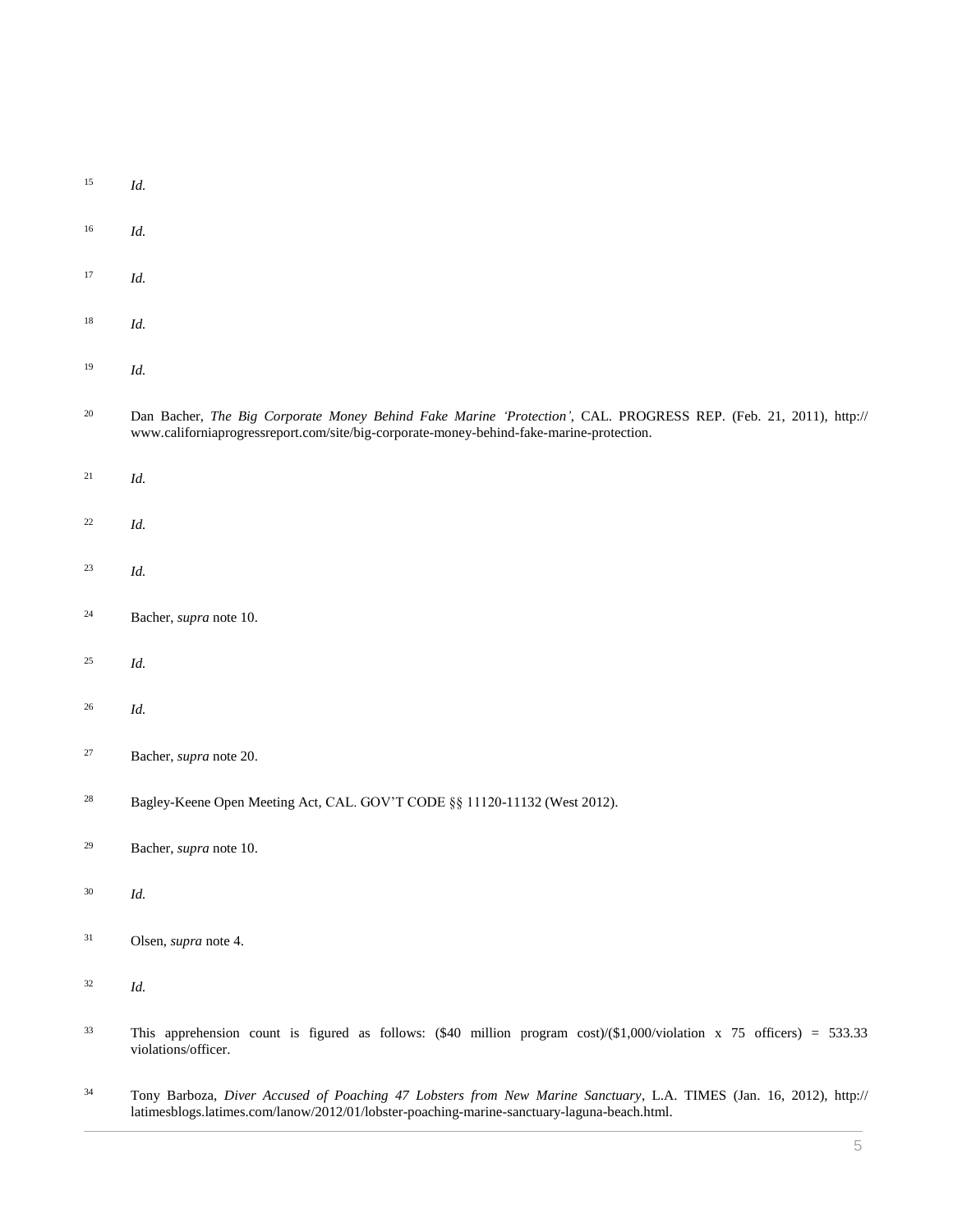- *MLPA Ordered to Pay Back Anglers*, SAVE CA FISHING, http:// www.savecafishing.org/uncategorized/mlpa-ordered-to-payback-anglers/ (last visited Jan. 29, 2012).
- Olsen, *supra* note 4.
- *Id.*
- *Id.*
- *Id.*
- *Id.*
- *Id.*
- <sup>42</sup> Telephone Interview with Calla Allison, Marine Protection Officer, Laguna Beach (Jan. 28, 2012).
- *South Coast Marine Protected Areas*, CAL. DEP'T OF FISH & GAME, http://www.dfg.ca.gov/mlpa/scmpas\_list.asp (last visited Jan. 29, 2012).
- *Id.*
- *Southern California State and Federal Marine Protected Areas*, CAL. DEP'T OF FISH & GAME (Oct. 31, 2011), http:// www.dfg.ca.gov/mlpa/pdfs/scmpas121510.pdf.
- Allison, *supra* note 42.
- *Id.*
- *Id.*
- *Id.*
- *Id.*
- Marine Protected Areas, 18 LAGUNA BEACH MUN. CODE § 29 (2012).
- Allison, *supra* note 42.
- *Id.*
- *Id.*